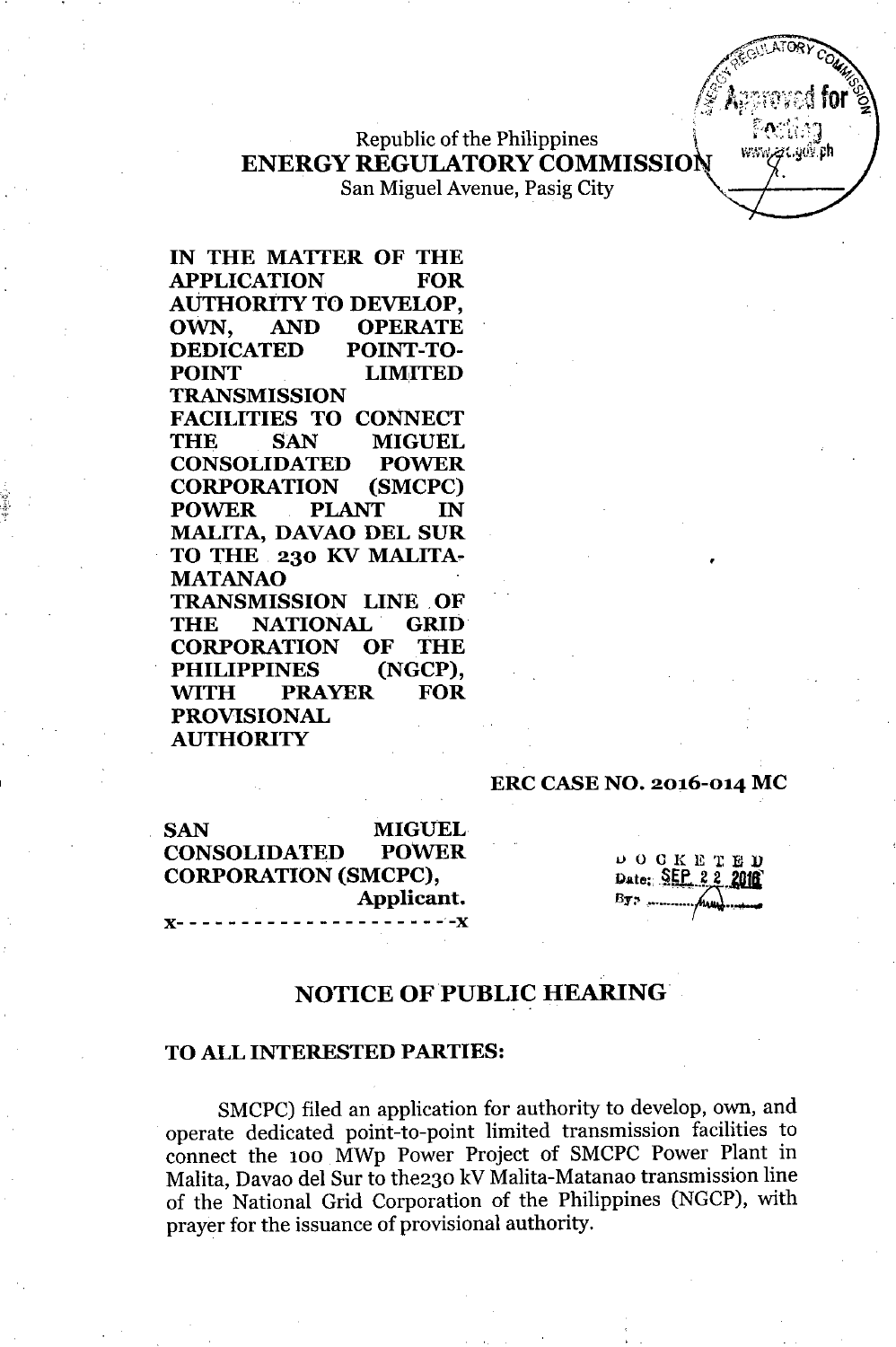# In support of the said application, SMCPC alleged the following: **The Applicant**

- 1. SMCPC is a corporation duly created and existing by and under the laws of the Republic of the Philippines, with business address at No. 40 San Miguel Avenue, Mandaluyong City 1550;
- 2. SMCPC may be served with the orders, notices and other processes of the Honorable Commission through its undersigned counsel at the address indicated herein;

### **Nature of the Application**

3. The Application for authority to develop, own, and operate dedicated point-to-point limited transmission facilities to connect SMCPC's Power Plant in Malita, Davao del Sur to the 230 kV Transmission Line of the National Grid Corporation of the Philippines (NGCP) is being submitted to the Honorable Commission for its review and approval pursuant to Section 9(f) of Republic Act No. 9136, otherwise known as the Electric Power Industry Reform Act of 2001 or the EPIRA<sup>1</sup> and other pertinent rules and regulations;

## **Statement of Facts**

- 4. SMCPC has constructed a 2 x 150 MW Circulating Fluidized Bed Coal-Fired Thermal Power Plant (the Power Plant) located in Barangay Culaman, Malita, Davao del Sur, which is expected to be commercially operational by the 2nd quarter of calendar year 2016;
- 5. SMCPC is now in the process of conducting the testing and commissioning of Unit 1 of the Power Plant and is expected to be synchronized to the Mindanao Grid on 19 May 2016 at an initial load of twenty-five percent (25%). The load will gradually increase to fifty percent (50%), seventy-five percent (75%) and one hundred percent (100%) on 22, 24, and 27 May 2016, respectively;
- 6. To dispatch the power to be generated by the Power Plant, SMCPC recently developed a dedicated point-to-

 $^1$  "Section 9. Functions and Responsibilities. x x x.  $(f)$  x x x.

A generation company may develop and own or operate dedicated point-to-point limited transmission facilities that are consistent with the TDP: Provided, That such facilities are required only for the purpose of connecting to the transmission system, and are used solely by the generating facility, subject to prior authorization by the ERC: x x x."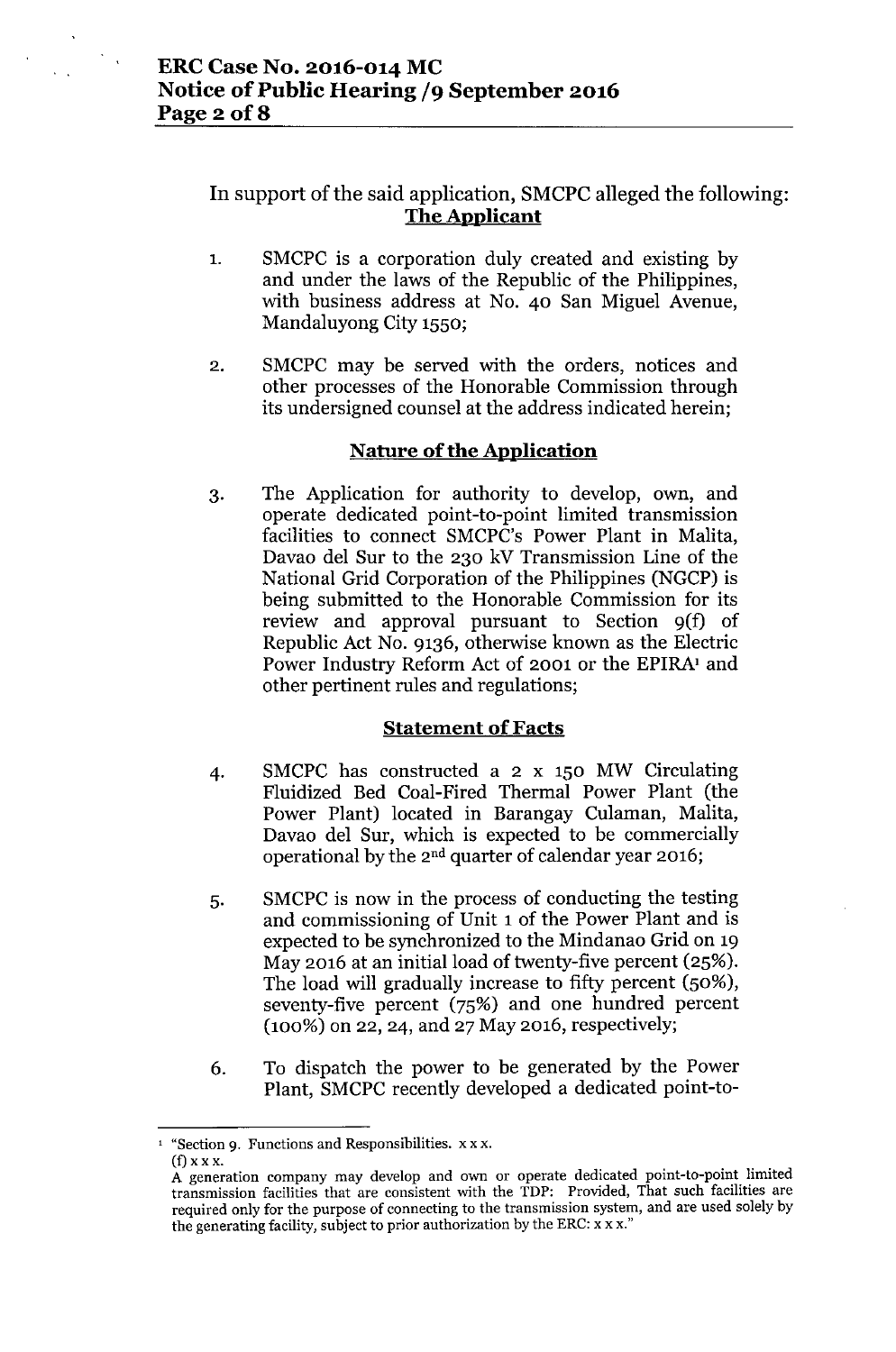point limited transmission facilities to connect said Power Plant to the 230 kV Transmission Line of the NGCP;

- 7. SMCPC is awaiting for the Department of Energy's (DOE) confirmation of its Declaration of Commerciality and subsequent issuance of a Certificate of Endorsement (COE) in order to apply for a Certificate of Compliance (COC) with the Honorable Commission;
- 8. The Power Plant Project is consistent with NGCP's Transmission Development Plan (TDP);
- 9. A System Impact Study (SIS) was prepared by CEMA Consultancy Services, Incorporated on the technical feasibility of connecting the Power Plant Project to the NGCP's 230 kV Malita-Matanao Transmission Line;
	- 9.1 Based on said SIS, it is possible to integrate the Power Plant Project to the Mindanao Grid without significantly degrading the system's performance;
- 10. **Description of the Connection Facilities.** The Malita 230 kV Substation/Switchyard was installed to connect the Power Plant Project. This Substation caters the connection requirements of Davao del Sur Electric Cooperative, Incorporated (DASURECO) 10 MVA transformer. The transfer of DASURECO 10 MVA from the Matanao 69 kV Feeder to the Malita Substation improves the voltage regulation for the loads being served by this transformer;
	- 10.1 The connecting 230 kV transmission line is approximately 62.5 kilometers. It is designed at 230 kV but will be energized at 138 kV to minimize transmission-related costs. With the . 138/230 kV transformers, there is no need to construct the 230 kV switchyard in the Matanao Substation during the interim period; and
	- 10.2 At the Matanao Substation, the only needed modification is the extension of the existing 138 kV buses. Two (2) bays each consisting of two (2) circuit breakers provide for the termination requirements of the double circuit line as well as two (2) spare termination points for future expansions at the Matanao Substation;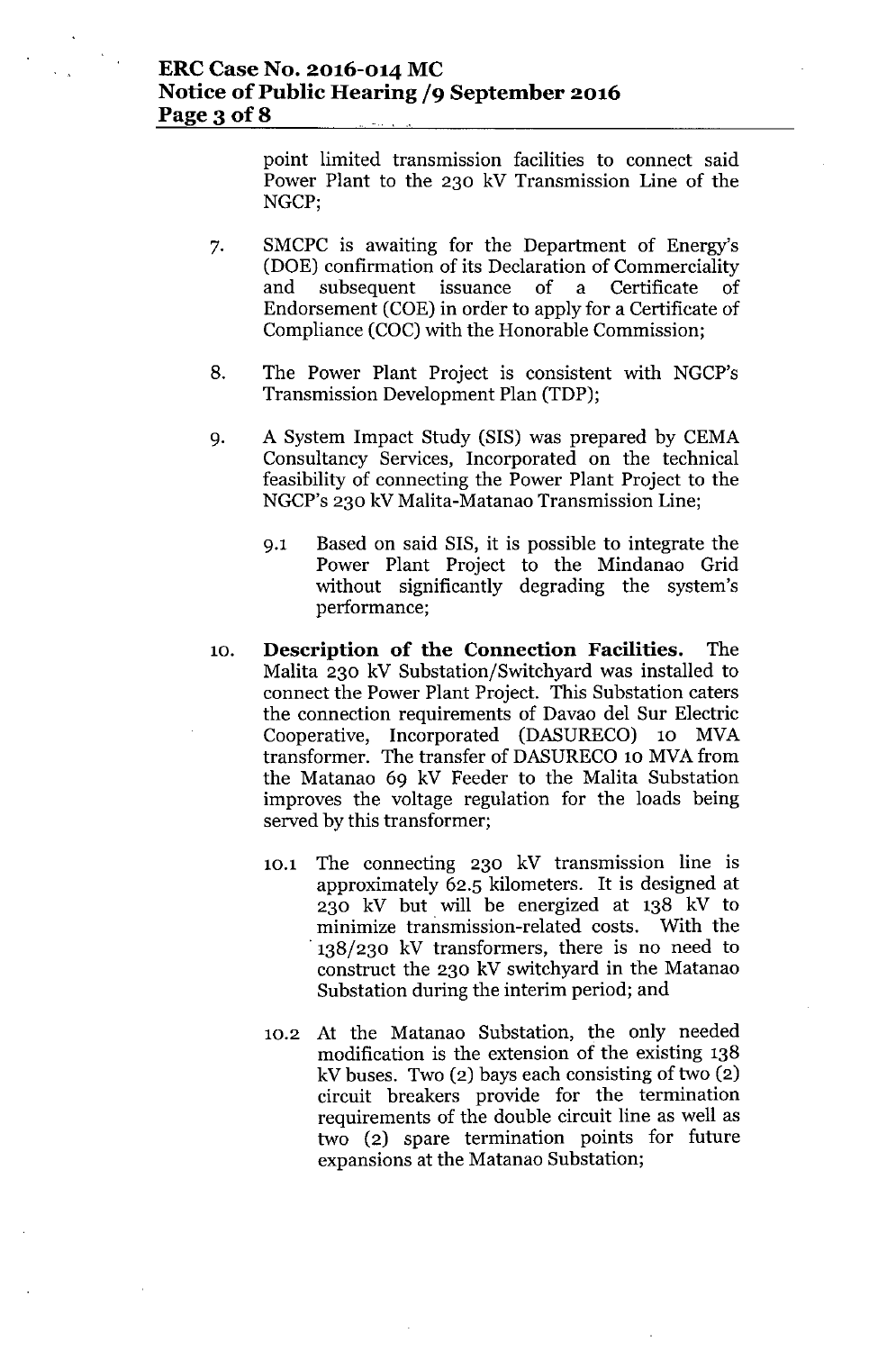# **ERC Case No; 2016-014 MC Notice of Public Hearing /9 September 2016 Page** 4 **of 8**

11. **Project Cost.** The cost of the dedicated point-to-point limited transmission facilities is PhP108,744,130.01, broken down as follows:

| <b>Item</b>                             | <b>Amount, PhP</b> |
|-----------------------------------------|--------------------|
| <b>EPC</b> of Interconnection Facility  | 46,783,416.58      |
| and Teleprotection Interface            |                    |
| Between SMCPC AIS One Bay               |                    |
| Breaker Substation and NGCP             |                    |
| Switchyard/Substation<br>in             |                    |
| Barangay Culaman, Malita,               |                    |
| Davao del Sur                           |                    |
| Supply,<br>Construction,                | 58,928,571.43      |
| Installation,<br>and                    |                    |
| Commissioning of 20 MVA,                |                    |
| 69/13.2 kV, 3 PH, 60 Hz                 |                    |
| <b>Outdoor Substation</b>               |                    |
| <b>Installation of Protection Panel</b> | 3,032,142.00       |
| for 40 MVA Transformer                  |                    |
| (Vacuum Circuit Breaker)                |                    |
| Total                                   | 108,744,130.01     |

12. **In** support of the Application, the following documents and/or information are attached hereto as annexes and made integral parts hereof:

| <b>Annex</b> | <b>Documents/Information</b>                                                                                             |
|--------------|--------------------------------------------------------------------------------------------------------------------------|
| A            | Description of the Project                                                                                               |
| B            | Proof that the Project is Consistent with<br>the Transmission Development Plan<br>(TDP)                                  |
| $\mathbf C$  | System Impact Study (SIS)                                                                                                |
| D            | <b>Facility Study</b>                                                                                                    |
| E            | Conceptual Engineering Designs<br>and<br>Drawings                                                                        |
| ${\bf F}$    | <b>Project Cost Estimates</b>                                                                                            |
| G            | Gantt Chart Schedule                                                                                                     |
| $\mathbf H$  | <b>Connection Agreement</b>                                                                                              |
| I            | Secretary's Certificate Approving the<br>Project                                                                         |
| $\mathbf{J}$ | Environmental Certificate Compliance<br>(ECC) issued by the Department of<br>Environment and Natural Resources<br>(DENR) |
| $\mathbf K$  | Articles of Incorporation                                                                                                |
| L            | Certificate of Registration issued by the<br>Securities and Exchange Commission<br>(SEC)                                 |
| $\mathbf{M}$ | Latest General Information Sheet (GIS)                                                                                   |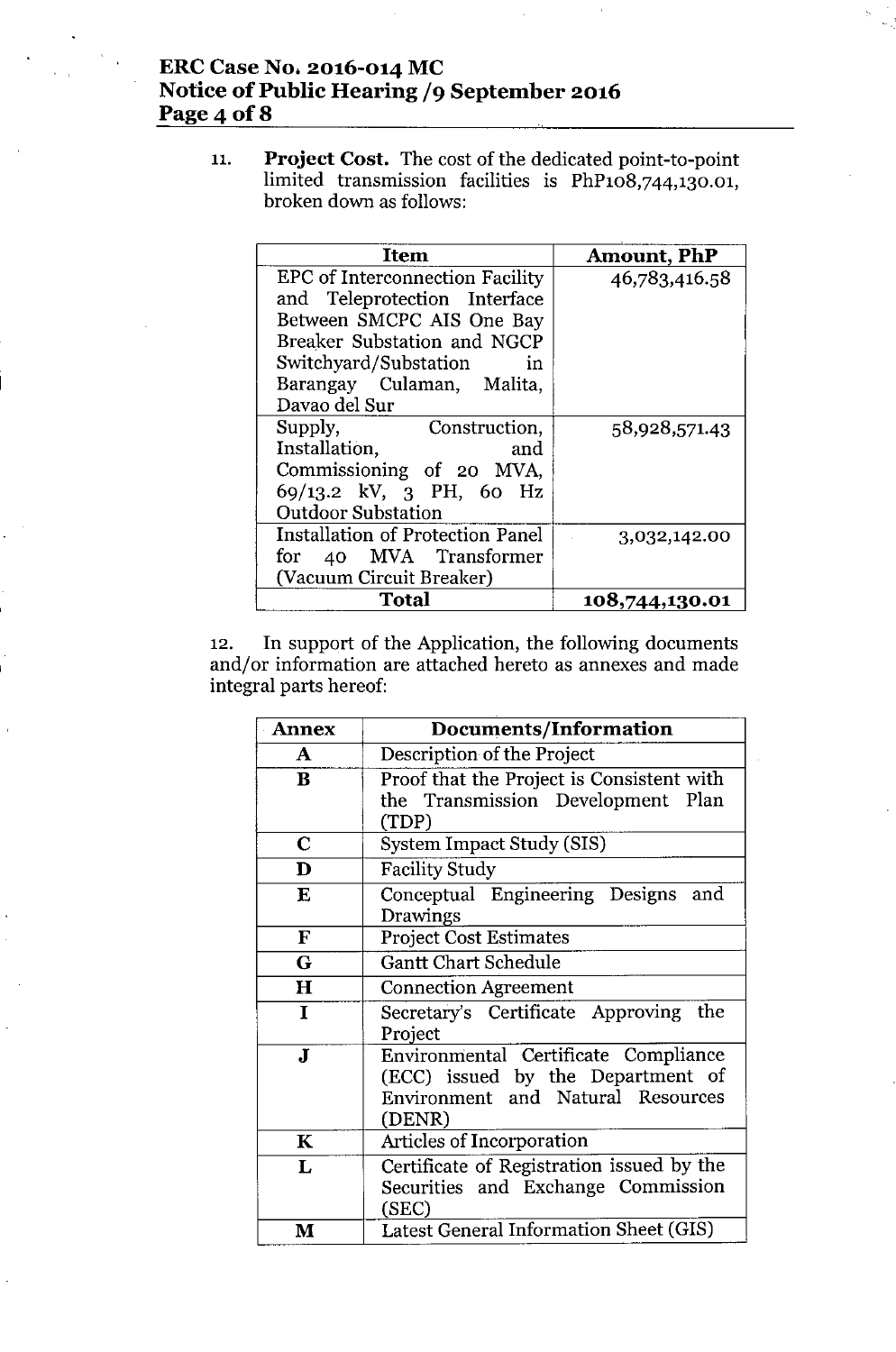### **ERCCase No. 2016-014 MC Notice** of Public **Hearing /9 September 2016** Page 5 **of8**

| N | Certificate of Registration with the<br>Board of Investments (BOI)       |
|---|--------------------------------------------------------------------------|
| O | Latest Audited Financial Statements<br>(ATS)                             |
| P | Judicial Affidavit in support of the<br>motion for provisional authority |

### **Allegations in Support** of the **Motion for Provisional Authority**

13. SMCPC repleads the foregoing allegations in support of its prayer for the immediate issuance of provisional authority, anchored on the following grounds:

- 13.1 SMCPC has filed before the Honorable Commission eleven (11) Joint Applications for approval of Power Supply Contracts (PSCs) it executed with the following Distribution Utilities (DUs): Agusan del Sur Electric Cooperative, Incorporated (ASELCO), Cotabato Electric Cooperative, Incorporated (COTELCO), Cotabato Electric Cooperative, Incorporated-PPALMA (COTELCO-PPALMA), Davao del Norte Electric Cooperative, Incorporated (DANECO), Davao del Sur Electric Cooperative, Incorporated (DASURECO), Lanao del Norte Electric Cooperative, Incorporated (LANECO), Misamis Oriental I Rural Electric Service Cooperative, Incorporated (MORESCO I), Siargao Electric Cooperative, Incorporated (SIARELCO), Surigao del Sur II Electric Cooperative, Incorporated (SURSECO II), Zamboanga City Electric Cooperative, Incorporated (ZAMCELCO), and Zamboanga del Sur I Electric Cooperative, Incorporated (ZAMSURECOI);
- 13.2 At present, there is an existing power supply deficiency in the Mindanao Region resulting in frequent and/or rotational brownouts and intermittent power interruptions. Likewise, the DUs in said Region are heavily dependent on hydroelectric power plants which, during the summer season coupled with the occurrence of the *EI* Nino phenomenon, the supply of power is significantly reduced and/or irregular. Thus, there is a need for these DUs to draw power from generation companies for the continuous supply of electricity to their member-consumers;
- 13.3 As previously stated, SMCPC is now in the process of conducting the testing and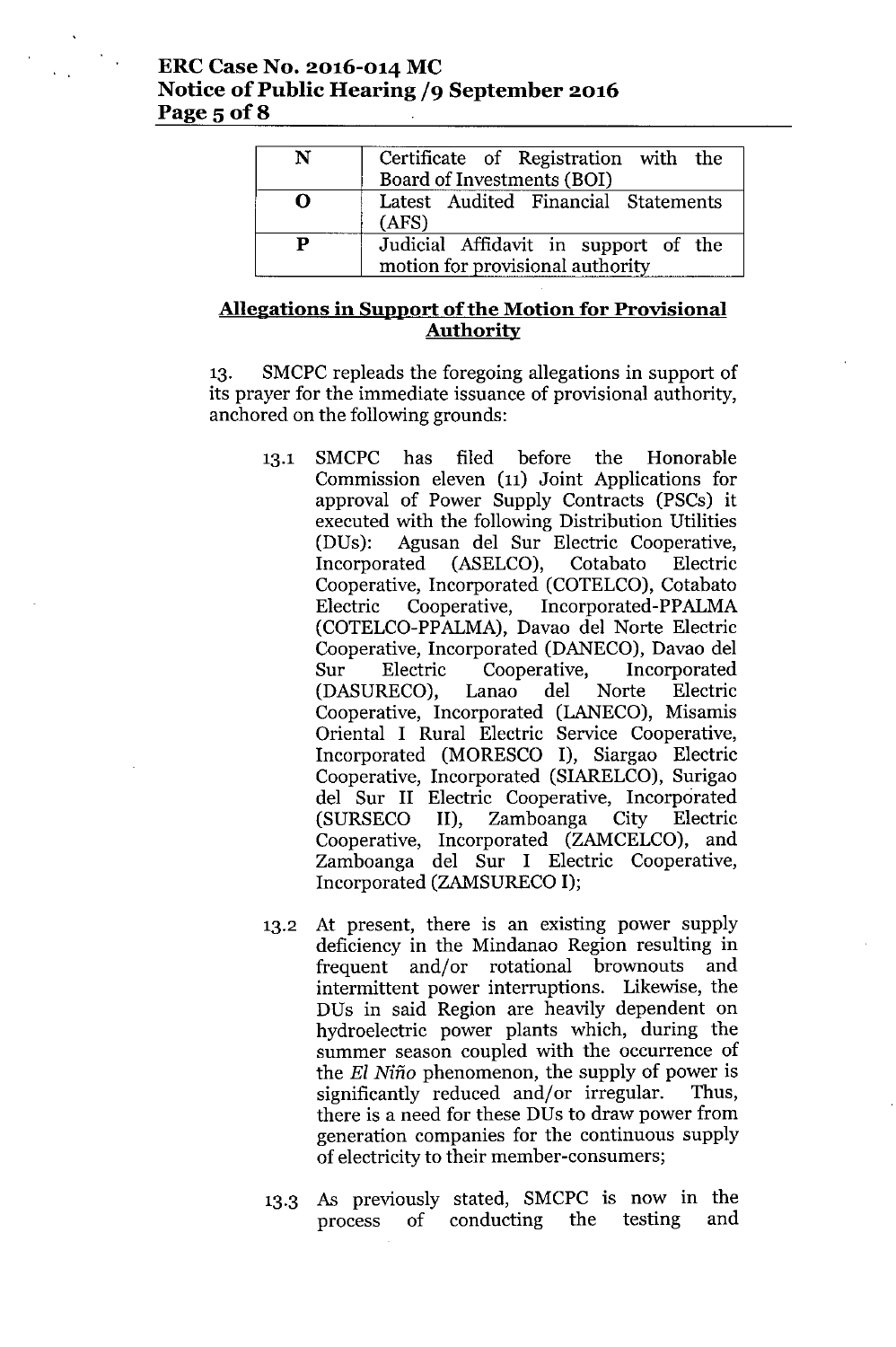commissioning of Unit 1 of the Power Plant and is expected to be synchronized to the Mindanao Grid on 19May 2016;

- 13.4 Article 5 (Pre-Commercial Operations) of SMCPC's PSCs with the foregoing DUs provide that the DUs (as the Buyers) agree to purchase the Net Electrical Output of the Power Plant delivered by SMCPC (as the Seller) and billed to the DUs during the period of testing and commissioning, on a non-firm basis, subject to payment of Energy Fees and other charges under Article 9.3 thereof;
- In order for SMCPC to comply with its contractual  $13.5$ obligations with said DUs, it is imperative that the .Power Plant should be immediately connected to the 230 kV Malita-Matanao Transmission Line of NGCP. Thus, the development of dedicated point-to-point limited transmission facilities is a pre-requisite for the testing and commissioning, and eventually, the commercial operations of the Power Plant;
- $\ll_\epsilon$  . Further, said 'Power Plant is considered as a 13.6 committed project, and is in the process of securing a certification from the DOE that the same is consistent with the Power Development Plan (PDP); and  $\langle \cdot \rangle$  .
- 13.7 '.<br>'~. UN It bears stressing that pursuant to Rule 14, Section 3 of the Honorable Commission's Rules of Practice and Procedure,  $\rightarrow$  the Honorable Commission may issue a provisional authority pending approval of the Application, to wi

.<br>Y **"Section 3. Action on the Motion.** *Motions for provisional authority* **or interim** *relief may be* **acted** *upon with* **or** *without hearing. The Commission shall act* **on** *the motion* **on** *the basis of the allegations of the application* **or** *petition and supporting documents and other evidences that applicant or petitioner has submitted and the comments or opposition filed by any interested person, if there be any."* (Emphasis provided)

 $\leqslant$   $\geqslant$  .

14. To emphasize the necessity of the foregoing allegations, a judicial affidavit in support of the motion for provisional authority is attached to the Application as Annex "P" and made an integral part hereof.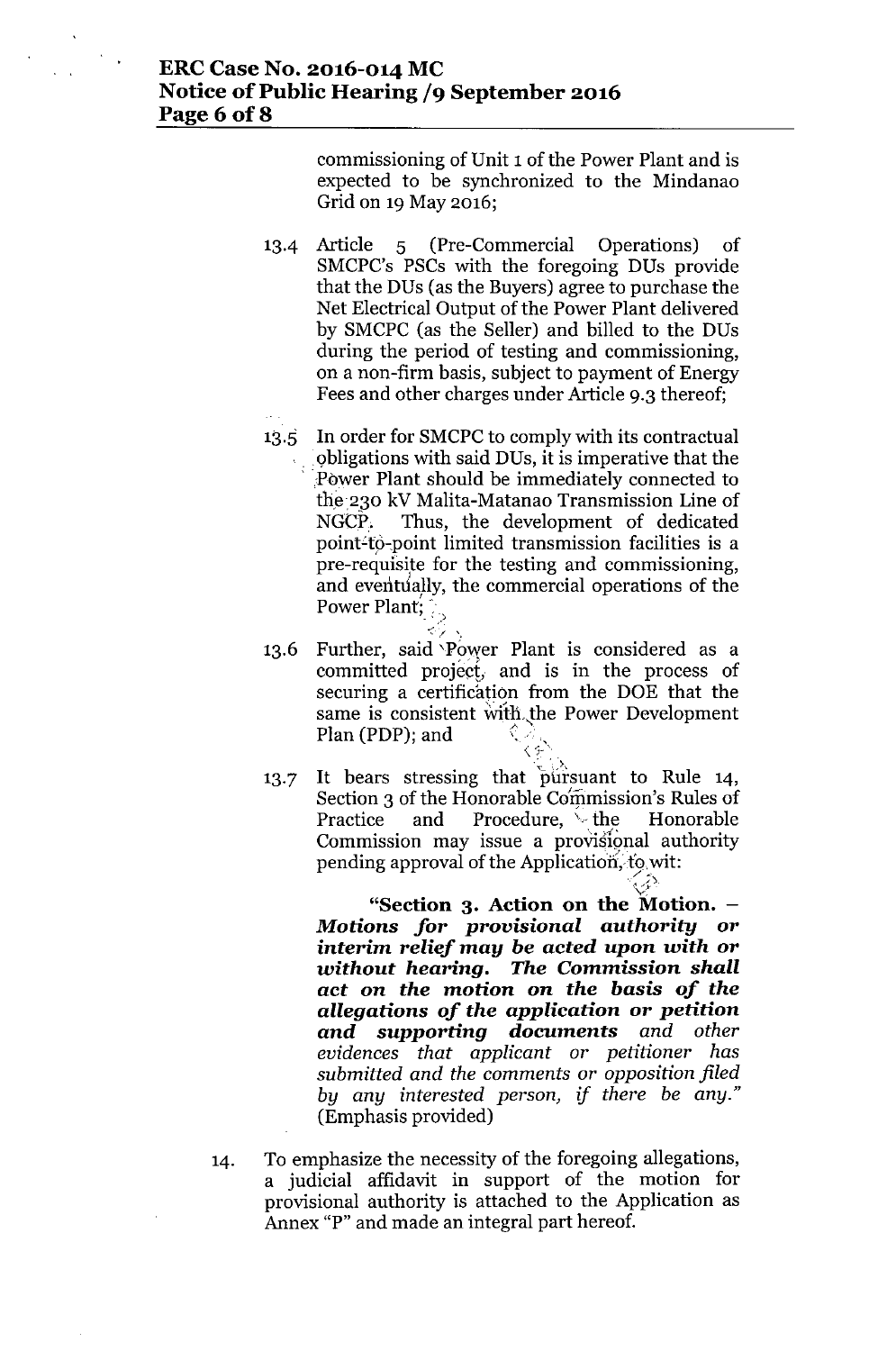## **ERCCase No. 2016-014 MC Notice** of Public **Hearing /9 September 2016 Page70f8**

#### **Prayer**

**WHEREFORE,** the foregoing premises considered, Applicant San Miguel Consolidated Power Corporation (SMCPC) most respectfully prays that the Honorable Commission:

- 1. Pending hearing, **ISSUE** an Order provisional approving the development, ownership, and operation of dedicated point-to-point limited transmission facilities to connect the SMCPC Power Plant in Malita, Davao del Sur to the 230 kV Malita-Matanao Transmission Line of the National Grid Corporation of the Philippines (NGCP);and
- 2. After due notice and hearing, **ISSUE** a Decision approving the Application and permanently authorize the development, ownership, and operation of said dedicated point-to-point limited transmission facilities.

On 18 August 2016, the Commission issued an Order setting the instant Application for determination of compliance with the jurisdictional requirements, Expository Presentation, Pre-trial Conference, and presentation of evidence on 19 October 2016.

On 07 September 2016, SMCPC filed an *Urgent Motion for Resetting of Public Hearing* dated 06 September 2016 (Motion) requesting for a change in hearing schedule to an earlier date, preferably on 22 September 2016.

However, there is no sufficient time for Applicant to comply with the publication requirements should the hearing be reset to 22 September 2016.

In view thereof, the hearing of this case scheduled on 19 October 2016 is hereby **CANCELLED**and reset to **05 October 2016 (Wednesday) at two o'clock in the afternoon (2:00 P.M.) at the ERC Hearing Room, 15th Floor, Pacific Center Building, San Miguel Avenue, Pasig City,** for determination of compliance with the jurisdictional requirements, Expository Presentation, Pre-trial Conference, and presentation of evidence.

All persons who have an interest in the subject matter of the proceeding may become a party by filing, at least five (5) days prior to the initial hearing and subject to the requirements in the ERC's Rules